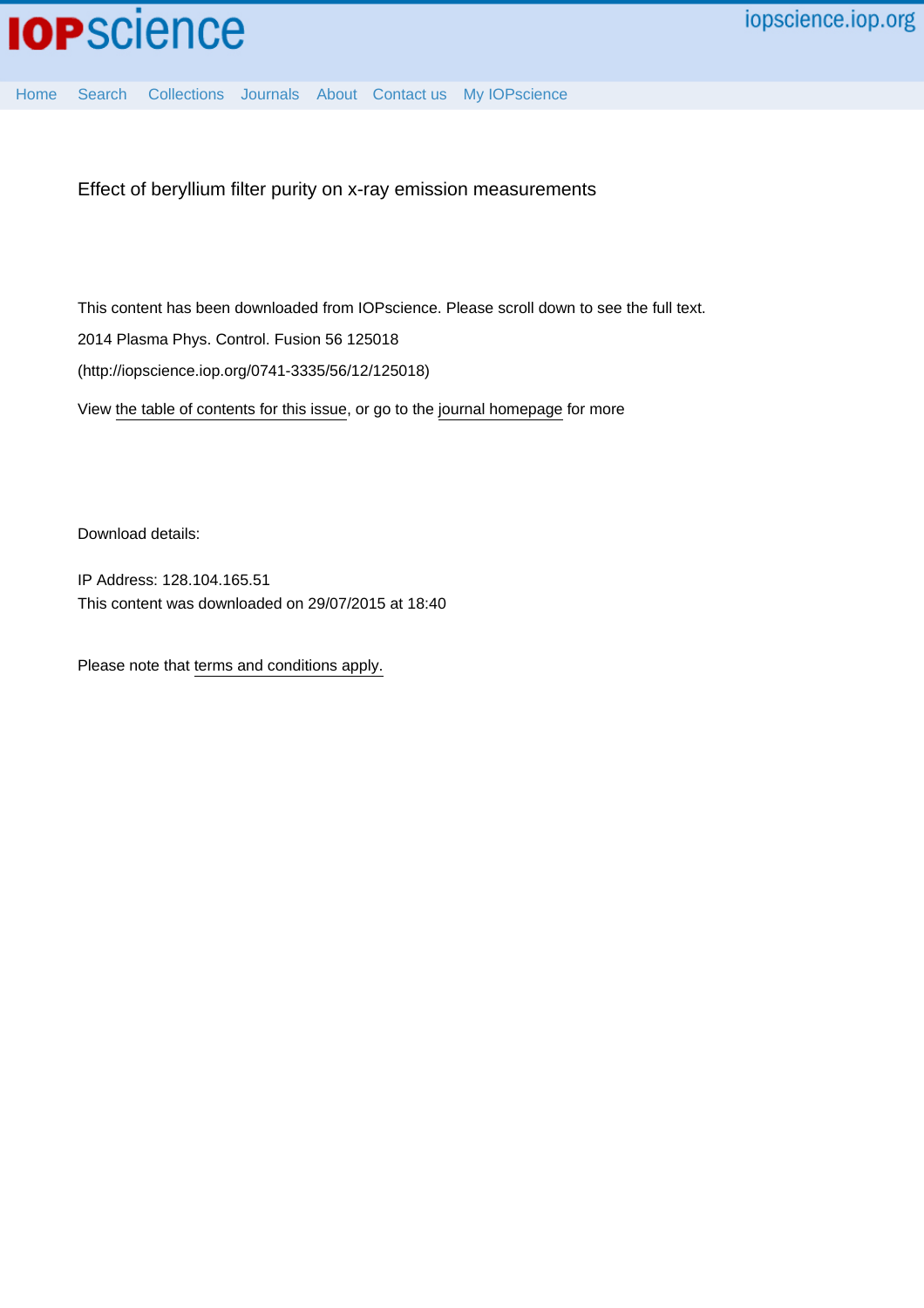Plasma Phys. Control. Fusion 56 (2014) 125018 (6pp) [doi:10.1088/0741-3335/56/12/125018](http://dx.doi.org/10.1088/0741-3335/56/12/125018)

# **Effect of beryllium filter purity on x-ray emission measurements**

## **M B McGarry**[1](#page-1-1)**, P Franz**[2](#page-1-2)**, D J Den Hartog**[1](#page-1-1) **and J A Goetz**[1](#page-1-1)

<span id="page-1-1"></span><sup>1</sup> Department of Physics, University of Wisconsin-Madison, Madison, WI 53706, USA

<span id="page-1-2"></span><sup>2</sup> Consorzio RFX (CNR, ENEA, INFN, Università di Padova, Acciaierie Venete SpA), Corso Stati Uniti

4, 35127 Padova, Italy

E-mail: mbmcgarry@wisc.edu

Received 2 September 2014, revised 21 October 2014 Accepted for publication 31 October 2014 Published 18 November 2014

## **Abstract**

Beryllium foils of the purity grade typically specified for use as filters in soft x-ray (SXR) diagnostics may contain sufficient heavy element impurities to distort the energy transmission response of the filter. Electron microprobe analysis of the foils used in the Madison Symmetric Torus (MST) SXR tomography diagnostic revealed an impurity content of ∼0.3% fractional abundance by weight, comprised primarily of iron, zirconium, chromium, and nickel. These impurities lower the peak filter transmission in the energy range of the detector and alter the shape of the transmission curve. As a result, foil impurities introduce errors in any general measurement where radiation is being filtered. For example, neglecting the effect of impurities on filter transmission leads to large systematic errors (50%) in the electron temperature measured using the SXR double-filter technique on MST.

Keywords: x-ray emission, MST, double-filter, beryllium, impurities

(Some figures may appear in colour only in the online journal)

## **1. Introduction**

Soft x-ray (SXR) emission provides information about magnetic field structure, electron temperature, and impurity content in experimental plasmas [\[1](#page-5-0)[–6](#page-6-0)]. Beryllium is used as an x-ray filter due to its smooth x-ray transmission curve, and research-grade foils commonly used for this application have manufacturer-stated purities of 99.8–99.9% . This paper presents the results of an investigation to quantify the nature and impact of impurities in such a foil, purchased from a major commercial supplier of research-grade high-purity beryllium foils. These foils have a specified total purity, and are certified with upper limits on specific elements. If heavy element impurities are present, even at relatively small concentrations of ∼0.1% fractional abundance by weight, they will significantly impact absolute SXR brightness measurements. These impurity levels also lead to systematic errors greater than 10% in electron temperature  $(T_e)$  measurement using the doublefilter technique. However, if the impurity content can be accurately catalogued, then an effective transmission curve can be modeled, leading to a good agreement between the simulated SXR brightnesses and measurements.

This paper is organized as follows: section [2](#page-1-0) describes the experimental setup of the SXR diagnostic at the Madison Symmetric Torus (MST) and shows the geometry of the detectors that provide brightness profile measurements. Section [3](#page-3-0) reports the quantitative impurity concentration measurements that were performed on the foils after the brightness measurement variation was identified. Section [4](#page-4-0) highlights the impact of these impurity concentration levels on the overall transmission functions of the detectors, as well as on the resulting x-ray emissivity and electron temperature measurements.

## <span id="page-1-0"></span>**2. Experimental setup**

## *2.1. Diagnostic description*

On MST, a reversed field pinch magnetic confinement device, a SXR diagnostic measures line-integrated brightness profiles at multiple poloidal angles in two distinct energy bands [\[7](#page-6-1), [8](#page-6-2)]. These measurements are tomographically reconstructed into a poloidal emissivity map. Additionally, the paired measurements through different beryllium filters are compared to determine electron temperature  $(T_e)$  using the double-filter technique [\[9](#page-6-3)].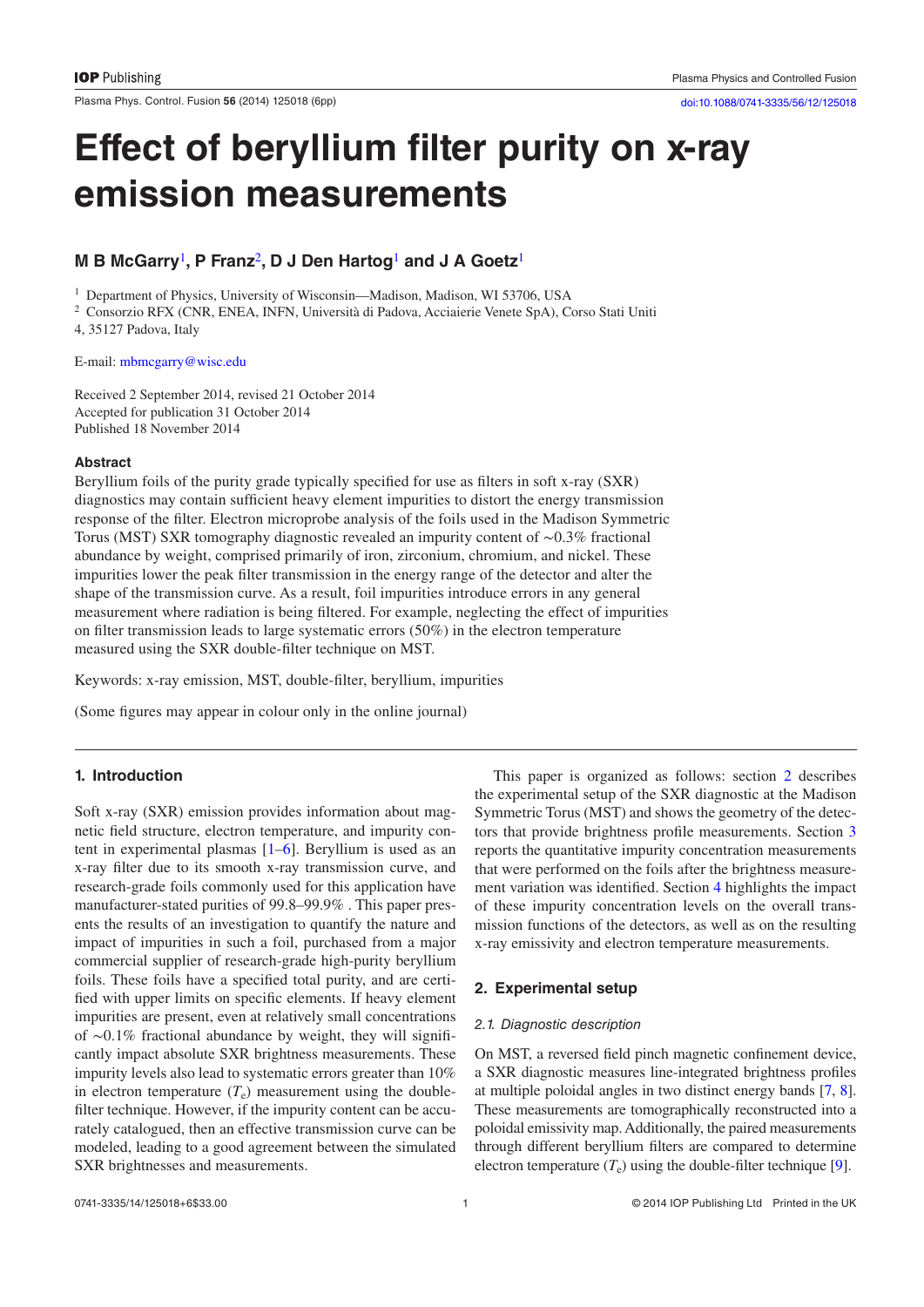<span id="page-2-0"></span>

Figure 1. Geometry of the MST SXR double-filter diagnostic. Four detectors each with 10 unique chords at a single poloidal location have intersecting lines-of-sight to enable tomographic reconstruction. Each chord is comprised of two photodiodes separated toroidally and filtered with different beryllium foil thicknesses for  $T_e$  measurement.

The SXR diagnostic on MST is comprised of four separate detectors separated poloidally at a single toroidal location. Each detector has two columns of 10 silicon photodiodes, providing a total of 40 unique lines-of-sight. Each column of diodes has its own filter and pinhole, and the cones-of-sight for the two columns (with a small toroidal separation) overlap in the plasma. As a result, each pair of diodes can be considered as viewing the same plasma volume, one through a thin filter and the other through a filter approximately twice as thick. One column has a 421 *µ*m beryllium filter, while the other column has an 857 *µ*m filter. Two diodes looking at the same plasma through different filters sample different components of the energy distribution, so their measured brightness is used to calculate electron temperature. Figure [1](#page-2-0) shows the overlapping lines of sight for the four detectors, providing two nominally horizontal profiles (A, B) and two nominally vertical profiles (C, D). The layout of the detectors at 90 degree intervals also allows for two simultaneous tomographic reconstructions of SXR emissivity, one for each filter thickness.

The ratio of the two brightnesses approximately gives the hottest *T*e along the line-of-sight, via the double-foil technique [\[10](#page-6-4), [11\]](#page-6-5). In practice, the relationship between the ratio of brightnesses (*R*) and plasma temperature is determined by generating a library of  $T_e$  versus  $R$  curves using a model of SXR emission [[12\]](#page-6-6). The model calculates x-ray emission assuming a pure bremsstrahlung SXR spectrum and uses  $T_e$  and  $n_e$  profiles as a function of radius  $(r)$  that are well described using an alpha-model:

$$
T_e(r) = T_e(0) (1 - (r/a)^{\alpha})^{\beta}
$$
 (1)

where  $T_e(0)$  is the temperature at the core and *a* is the minor radius of the MST device. The canonical  $n_e$  and  $T_e$  profiles on MST are axisymmetric and monotonically decreasing, with  $\alpha \sim 8$  and  $\beta \sim 8$  [[13\]](#page-6-7). Because the double-foil technique is relative, continuum contributions such as  $Z_{\text{eff}}$  or recombination radiation, can be ignored.

The  $T_e(R)$  library is then made by generating synthetic emissivities for different plasma temperatures, and calculating the expected line-integrated brightness signal at each detector by incorporating the detector geometries and the transmission and absorption functions for the beryllium filters and the silicon photodiodes. Finally, the ratio of the signals through the thin to thick filter is calculated for each possible  $T_e$ , and a curve is generated for the full range of possible temperatures.

The transmission and absorption functions for the detector response are modeled using photo-absorption coefficients from the Lawrence Berkeley National Laboratory Center for x-ray Optics (CXRO) database<sup>[3](#page-2-1)</sup>. For the cases presented below where the beryllium is not pure, the effective transmission curve of the filter has been calculated by defining an effective mass absorption coefficient  $(\mu_{\text{eff}})$ . For example, the transmission function (*T*) for a foil comprised of beryllium and zirconium can be modeled as:

$$
T = e^{-\rho d\mu_{\rm eff}} \tag{2}
$$

$$
\mu_{\rm eff} = \frac{x\mu_{Be}A_r^{Be} + y\mu_{Zr}A_r^{Zr}}{xA_r^{Be} + yA_r^{Zr}}
$$
(3)

where  $\rho$  is average density of the material in gm cm<sup>-3</sup> and *d* is the thickness in cm. The equation for  $\mu$  is easily expanded for multiple impurity species: *x* and *y* are the fractional abundance by weight of beryllium and zirconium, and *Ar* is the atomic weight of the element.

#### <span id="page-2-2"></span>*2.2. Effect of foil impurities on measured brightness*

A mixed foil configuration including beryllium foils from two separate material lots, installed on MST in December 2012 (after the publication of [[9\]](#page-6-3)), resulted in systematic differences in the brightness measured from different poloidal angles, despite nominally identical detectors and electronics. All the detectors use stacks of ∼80 *µ*m beryllium foils to achieve identical total filter thickness. The thicknesses of the individual foils have been carefully measured using a high-precision micrometer with an uncertainty of  $\pm 1 \mu$ m. Figure [2](#page-3-1) compares the brightness profiles from the four detectors in the  $421 \mu m$  thin energy band (top) and 857 *µ*m thick energy band (bottom), as a function of impact parameter (shortest distance between the chord and the geometric center of MST). Within a given filter thickness, all four probes should measure approximately the same brightness at an impact parameter of 0.0 m for an axisymmetric emission profile. This is nominally true for the thick filter measurements, where probe variation is due to lower signal-to-noise. The thin filter measurements, on the other hand, show a systematic increase in signal of 10–15% for two of the profiles (diamonds) compared with the other two profiles (dots).

The beryllium foils for the four thick filter detectors (857  $\mu$ m) are all from a single batch of beryllium that was described by the manufacturer as being 99.8% pure beryllium. The 421 *µ*m filters for detectors C and D were also comprised

<span id="page-2-1"></span><sup>3</sup> [http://henke.lbl.gov/optical\\_constants/](http://http://henke.lbl.gov/optical_constants/) accessed 26 August 2014.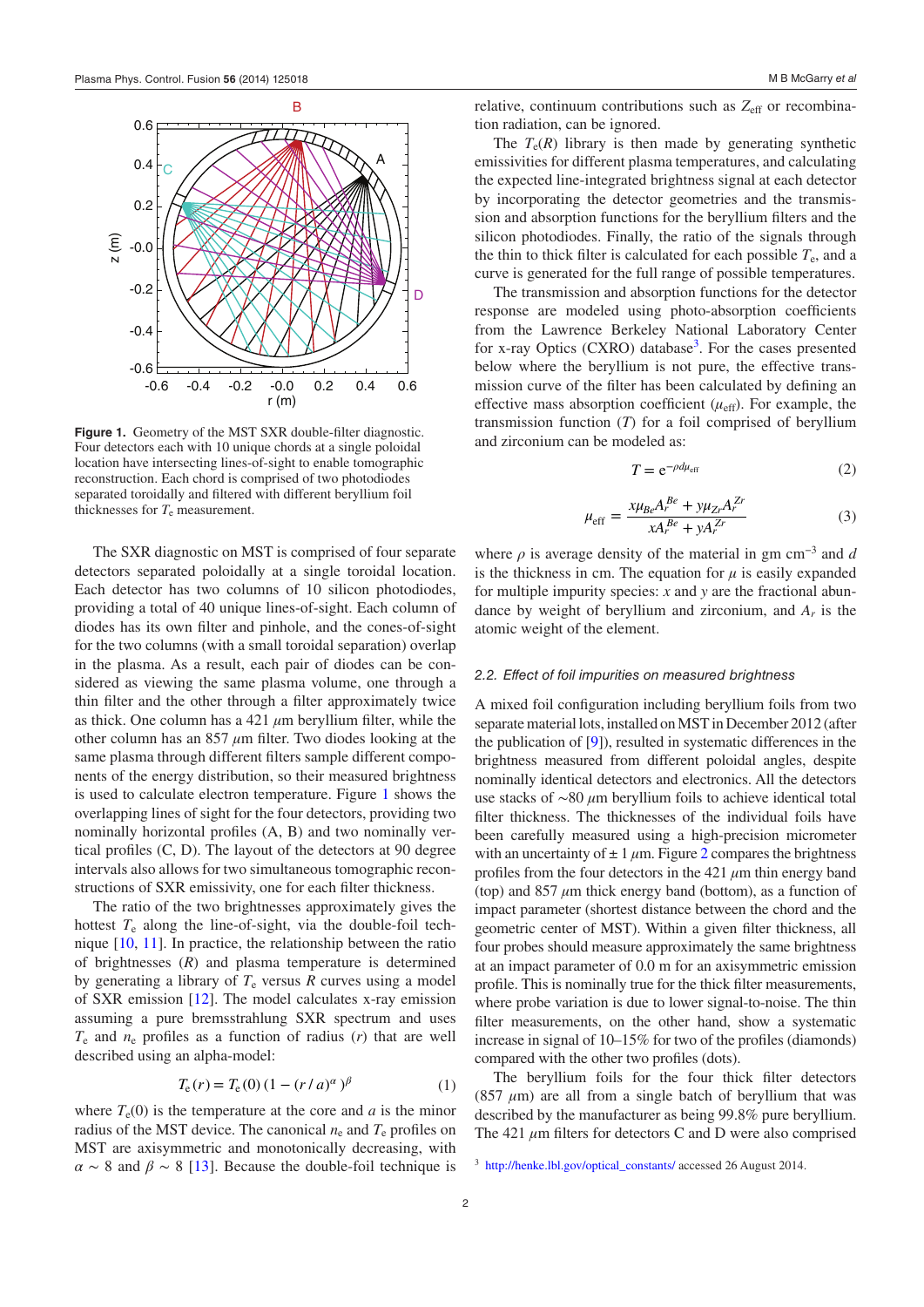<span id="page-3-1"></span>

**Figure 2.** Measured SXR brightness profiles for the four detectors as a function of impact parameter through a  $421 \mu m$  filter (top) and  $857 \mu m$  filter (bottom). The thin filter plot illustrates a significant difference in amplitude, greater than 10%, between profiles A and B (diamonds) compared with C and D (dots) due to different impurity content in the filters. The thick filter measurements all have identical foil purity, and the differences between these profiles are primarily due to systematic differences in the detector geometries, as well as some electronic noise.

entirely from the 99.8% pure beryllium. The 421 *µ*m filters for detectors A and B were predominantly the 99.8% pure beryllium, but included 88 and 92 *µ*m, respectively, of 99.9% pure beryllium from a different material lot purchased from the same company. Inspection of the company-provided material data sheet for the two batches indicated that the 99.8% pure beryllium also contains an additional 0.1% contribution from zirconium, 99.9% pure beryllium batch does not contain significant levels of zirconium or other heavy elements. The amplifiers, and digitization electronics are identical across detectors. The geometric properties of the four detectors were also carefully checked in the design drawings and verified after fabrication. The silicon photodiodes have varying effective thickness across the profiles, but this effect is less than 2% and affects both thin and thick filters equally [[14,](#page-6-8) [15\]](#page-6-9). It was then clear that the differencies in the brightness profiles measured from the different probes could be attributed to impurities in the foils.

## <span id="page-3-0"></span>**3. Quantitative impurity measurements using microprobe analysis**

After identifying that the impurity content of the two batches of foil was not identical, spectral analysis was done on a sample from each batch to quantify the impurity content, using an electron microprobe. The microanalysis was performed by wavelength dispersive electron probe microanalysis (EPMA) with a CAMECA SX51 at the University of Wisconsin-Madison Department of Geoscience. EPMA is a rigorous quantitative technique that utilizes an electron beam to ionize target atoms and produce characteristic x-rays [\[16](#page-6-10)]. The analytical volume is  $\sim$ 1 cubic micron for materials of atomic number 12–15 and an accelerating voltage of 15 keV. It varies directly with beam voltage and inversely with increasing atomic number.

This analysis looked at elements that could distort the transmission function between 2–8 keV and had been tested for in the commercial analysis. Seven elements (Se, Zr, Cr, U, Ca, W and Fe) were considered, using the TAP, PET and LIF diffracting crystals of the SX51 [[17\]](#page-6-11). Measurements on the two foils (45, 94 um) and standards were performed at 10, 15, and 20 keV beam energies, and processed using the STRATAGem software program<sup>[4](#page-3-2)</sup>. Table [1](#page-4-1) shows the values reported by the manufacturer and the microprobe results of the elements found to be detectable using the 20 keV beam, which is representative of the bulk material, for both the 99.9% and 99.8% pure foils. Se, U, Ca and W were tested for but measured as non-detect. The impurity concentrations are calculated by averaging twenty spatially separated measurements on a single foil sample, and are listed in fractional abundance by weight. The relative standard deviation (RSD) provides an estimate of the range of the 20 measurements.

The measured values of zirconium were consistent with the information provided by the company and indicate that zirconium is a substantial impurity at 0.1% of the total mass of the lower-purity foil, while there was no detectable zirconium in the higher purity foil. More surprisingly, both foils show higher than expected levels of iron, nickel, and chromium, indicating stainless steel contamination. Although traditional EPMA is a bulk technique, thin films can also be measured by acquiring x-ray intensities on both the film and bulk standard at several different accelerating voltages and then applying special software which uses a physical x-ray generation/absorption depth profile model to back out a consistent thin film composition [[18\]](#page-6-12). An additional scan was done at 25 keV, where there is effectively no ionization in a thin film, which confirmed that the stainless steel is present in the bulk material and is not simply a surface film deposited during fabrication.

Most concerning is that the lower-purity foil has an average iron content of 0.354%, which is an order of magnitude larger than expected, and outpaces the increases due to stainless steel alone. The impurities also have high RSD, indicating that there was large spatial variation of the measurements. For homogeneous materials, RSD is typically a few percent, so it can be concluded that these impurities are salted through the material in relatively large clumps. In fact, the distribution of the iron measurements is highly asymmetric, with a mode around 0.2% and a tail toward higher impurity content. Combining the iron and zirconium measurements in the lower-purity foil easily reduces the overall beryllium purity to below 99.7%.

<span id="page-3-2"></span>[www.samx.com](http://www.samx.com) accessed 26 August 2014.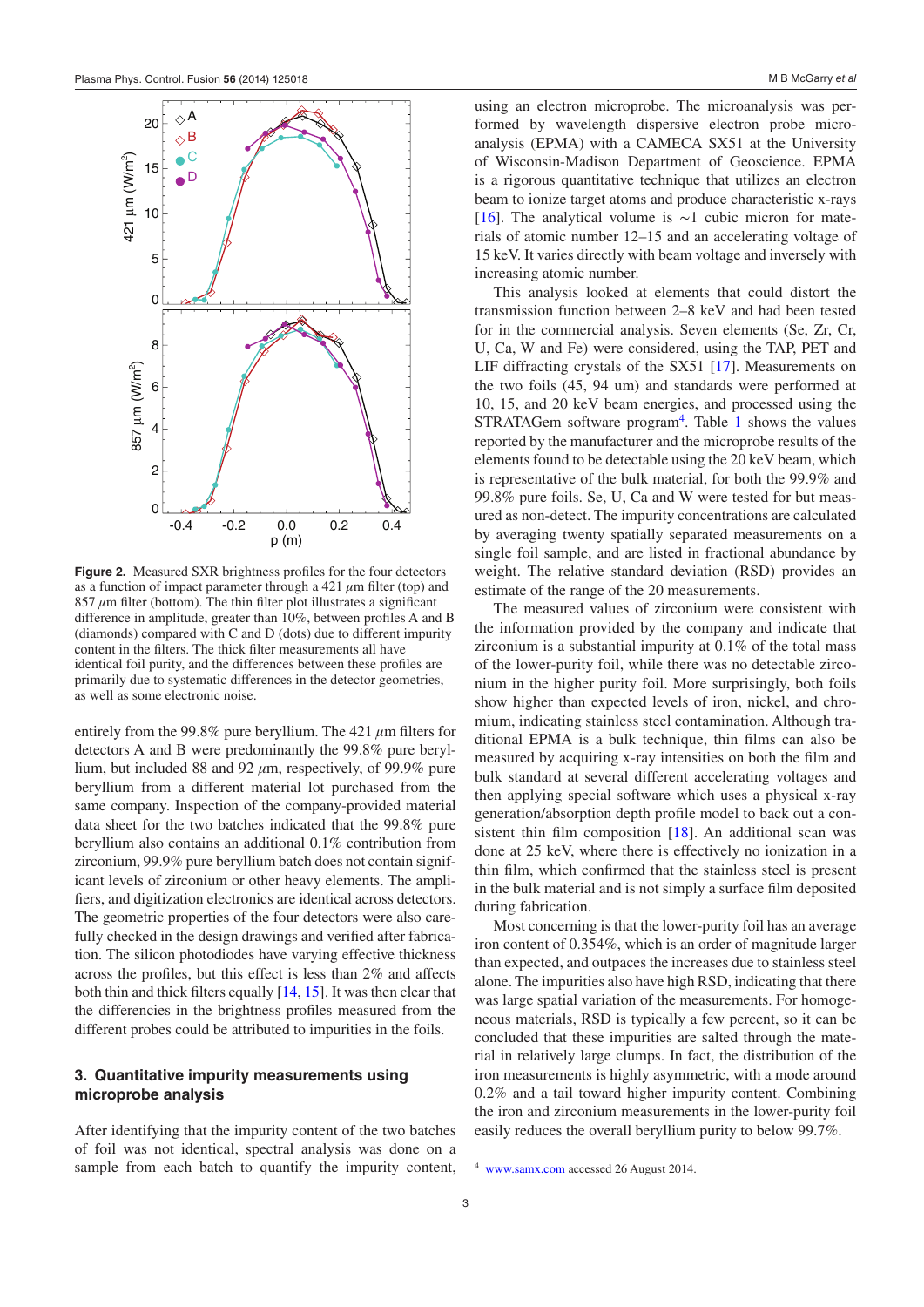**Table 1.** Impurity content as quoted by the manufacturer versus the value measured by electron microprobe analysis, in fractional abundance by weight, for the two batches of beryllium. 25 keV microprobe beam energy ensures measurements are bulk. Relative standard deviation (RSD) provides an estimate of the range of measurements in the set of 20 spatially unique measurements from a single foil.

<span id="page-4-1"></span>

| Element   | $99.9\%$ Be  |            |            | $99.8\%$ Be |            |            |
|-----------|--------------|------------|------------|-------------|------------|------------|
|           | Manufacturer | Microprobe | <b>RSD</b> | Manufactuer | Microprobe | <b>RSD</b> |
| <b>Cr</b> | 0.0005       | 0.0040     | 90%        | 0.001       | 0.070      | 87%        |
| Fe        | 0.010        | 0.065      | 40%        | 0.0175      | 0.354      | 73%        |
| Ni        | 0.020        | 0.017      | 27%        | 0.0085      | 0.0230     | 74%        |
| Zr        | 0.00         | Non-detect |            | 0.1025      | 0.1000     | 49%        |

<span id="page-4-2"></span>

**Figure 3.** BSE image of bulk structure for the high-purity foil (left), and the lower-purity foil (right), using a 15 keV beam and 30x magnification. Bright regions of impurities are much more prevalent in the lower-purity foil and exhibit granular boundary structure.

Backscatter electron (BSE) imaging of the two samples confirmed the granular nature of the impurity distribution. Figure [3](#page-4-2) shows the structure of the bulk region at 30x magnification (using a 15 keV beam) for the higher purity sample (left) compared with the lower purity sample (right). Bright regions in the image were confirmed with targeted spectral analysis to be impurities, predominantly iron, chromium, nickel, and zirconium. Notably, the lower-purity foil shows significant impurity structure, likely representing granular boundaries.

## <span id="page-4-0"></span>**4. Impact of impurities on SXR measurements**

## *4.1. Line integrated brightness*

Heavy element impurities at levels of ∼0.1% can significantly alter the transmission function of beryllium in the SXR energy range. A new transmission curve was calculated to accurately reflect the impurities present in the beryllium filters used on MST. Figure [4](#page-5-1) (top pane) shows the transmission function for a 421 *µ*m pure beryllium filter (red dashed) compared with the transmission function for a filter including the measured impurities for the lower-purity foil listed in table [1](#page-4-1) (black solid), with uncertainty in the theoretical value of *μ* denoted as blue shading. The bottom pane folds in the photodiode response to show the overall measurement sensitivity versus energy assuming an ideal beryllium versus an impure beryllium filter. The addition of a total of 0.3% impurities in the filter has a dramatic effect on total detector response, as well as shifting the peak response toward higher energy.

The theoretical transmission function shown in figure [4](#page-5-1) has been applied to the data presented in section [2.2.](#page-2-2) Properly accounting for the mixed pure and contaminated beryllium foils in SXR-A and SXR-B leads to a theoretical brighntess 16% larger than the signals for SXR-C and D (which had only contaminated foils). This 16% correction has been applied to the brightness profiles from figure [2,](#page-3-1) resulting in agreement to within 5% across the four profiles, which is within experimental uncertainties.

#### *4.2. Te measurement*

Although measurement of  $T<sub>e</sub>$  from SXR brightness is a relative measurement, it can also be impacted by the presence of impurities in the filter because the shape of the overall transmission function is changed. Figure [5](#page-5-2) illustrates the danger in assuming a pure beryllium filter when using the double-filter technique to determine  $T_e$ . The SXR model described in section [2](#page-1-0) is used to simulate the bremsstrahlung emissivity of a 1.5 keV plasma. The simulated emissivity is then integrated along the detector lines-of-sight and convolved with the detector sensitivity and filter transmission functions, which include the filter impurities, to generate a synthetic dataset for the brightness recorded through both thin and thick filters. The  $T_e(R)$  libraries are used to apply the double-filter technique to the synthetic brightnesses and calculate expected  $T<sub>e</sub>$  as a function of impact parameter (*p*). The black diamonds represent the temperature calculated using a model  $T_e(R)$  library that also includes the filter impurities, and yields the anticipated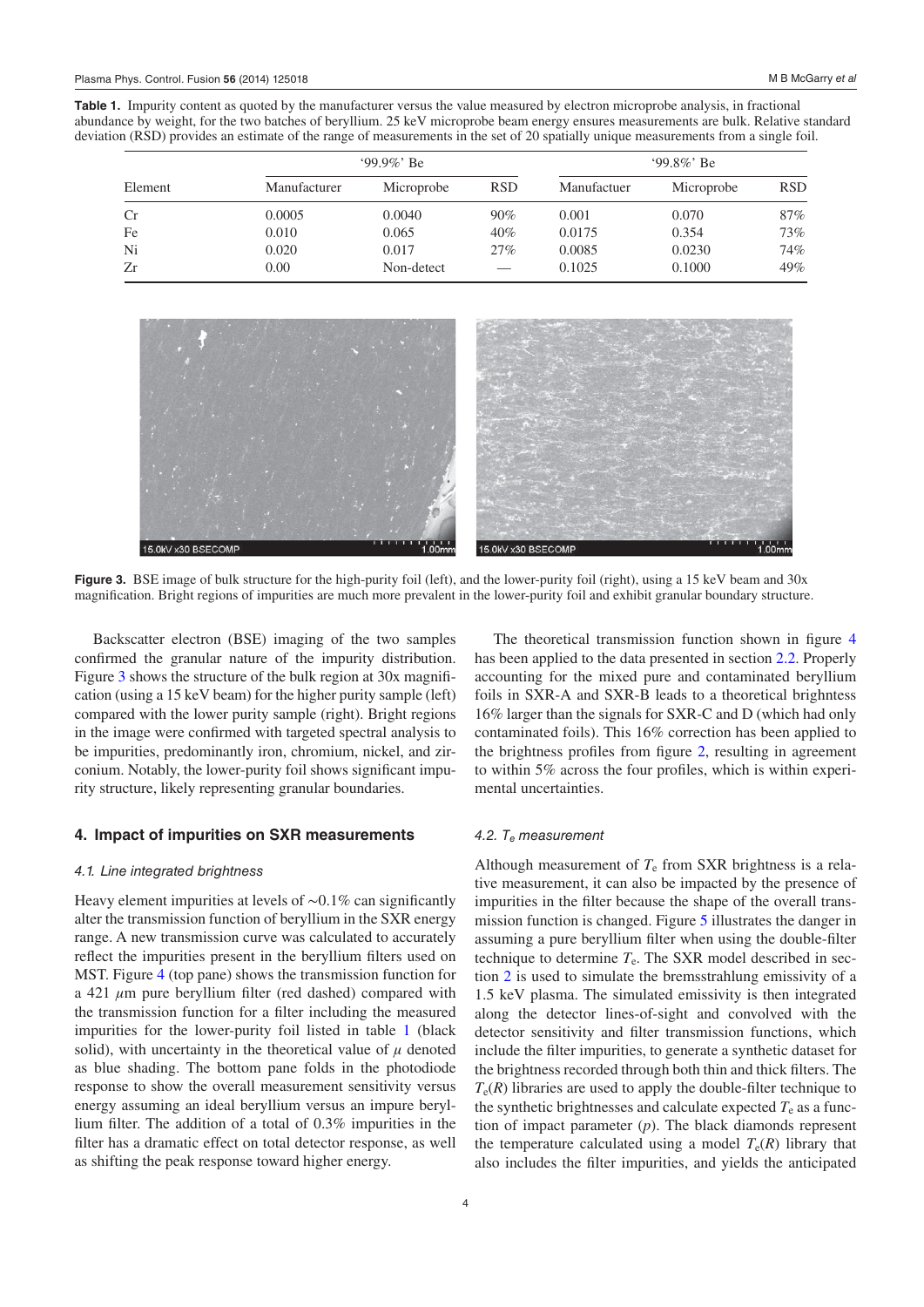<span id="page-5-1"></span>

**Figure 4.** Theoretical filter transmission functions for a 421  $\mu$ m pure beryllium filter (red dashed) and for a filter containing heavy element impurities as listed in table [1](#page-4-1) (top). A 5% uncertainty in *μ* is denoted by blue shading. The overall sensitivity curve including both the filters and the photodiode response is plotted in the bottom pane. Although the total impurity content is only ∼0.3%, the detector response is dramatically impacted.

<span id="page-5-2"></span>

**Figure 5.** Double-filter  $T_e$  is calculated from a synthetic data set that incorporates the effect of filter impurities on the recorded signal. Diamonds show that if the impurities are also included in the modeled  $T_e(R)$  ratio library then the expected core  $T_e$  of 1500 eV is recovered. If however, the  $T_e(R)$  library assumes pure beryllium filters, then the calculated temperature is dramatically underpredicted (stars). Blue shading represents the variation in  $T<sub>e</sub>$  due to uncertainty in the value of  $\mu_{\text{eff}}$  given by CXRO.

core  $T_e$  of approximately 1.5 keV. In contrast, the red stars represent a synthetic dataset that properly includes the impurity content of the filters but then applies a  $T_e(R)$  library that is based on pure beryllium. When the pure beryllium  $T_e(R)$ library is used, the estimated  $T_e$  is much lower than the true value of 1.5 keV. This plot makes clear that it is critical to have an accurate assessment of filter purity.

An additional source of uncertainty in this technique is associated with the theoretical photoabsorption coefficients themselves. A simulation of the coefficients with the maximum stated uncertainty of 5% [\[19](#page-6-13)] leads to a 6% change in *T*e, as seen in the blue shading. Because this is a non-trivial source of systematic error, we plan to experimentally verify the transmission function for the filters in the 1–10 keV energy range. After verification, we will apply the new transmission functions to the double-filter temperature calculation and compare the resulting temperature with our Thomson scattering diagnostic to benchmark the technique.

## **5. Summary and conclusions**

Nominally pure beryllium foils are used as energy filters for the SXR tomography and *T*e diagnostic on the Madison Symmetric Torus. A mix of filters from two different manufacturing batches was found to have different transmission curves, although both batches were at least 99.7% pure beryllium. Commercially fabricated beryllium foils are typically ∼99.8% stated purity, and have historically been considered sufficiently pure for use in plasma physics experiments. However, this paper demonstrates that heavy metals can distort the x-ray transmission properties of the filters, even at low concentrations.

An impurity content of ∼0.3%, comprised predominantly of heavy metals, has been characterized using an electron microprobe. Composite material analysis has quantified the relative contributions of iron, zirconium, chromium and nickel, which distort the overall transmission function of the filter. This distortion impacts both the peak transmission and also the shape of the curve. As a result, absolute amplitude of the measured brightness as well as the  $T_e$  determined through the double-filter technique are compromised. The impurities have been added to filter transmission model, and the SXR brightness calculation has been corrected.  $T_e(R)$  curves including the impurity content of the filters can be found and applied to the measurements. However, before any calculation and comparison with other  $T<sub>e</sub>$  data (like the one from Thomson Scattering) is made, the Te from SXR needs accurate transmission functions of the foils from direct measurements in the range 1–10 keV.

Experimenters should carefully assess the purity of their beryllium foils and actively check for heavier elements that may block transmission in the energy range of interest. If present, impurities can be quantified and folded into a transmission model by calculating the effective mass absorption coefficient of the composite material.

## **Acknowledgments**

The authors would like to thank J Fournelle at the University of Wisconsin-Madison Department of Geoscience and John Jacobs at the University of Wisconsin-Madison Material Science Center for their materials analysis contributions. E Gullikson and J Johnson also provided valuable insight and experience. This material is based upon work supported by the US Department of Energy, Office of Science, Office of Fusion Energy Sciences under Award Number DE-FC02-05ER54814.

### **References**

- <span id="page-5-0"></span>[1] Granetz R S and Camacho J F 1985 *Nucl. Fusion* **[25](http://dx.doi.org/10.1088/0029-5515/25/6/008)** [727](http://dx.doi.org/10.1088/0029-5515/25/6/008)
- [2] Kiraly J *et al* 1987 *Nucl. Fusion* **[27](http://dx.doi.org/10.1088/0029-5515/27/3/005)** [397](http://dx.doi.org/10.1088/0029-5515/27/3/005)